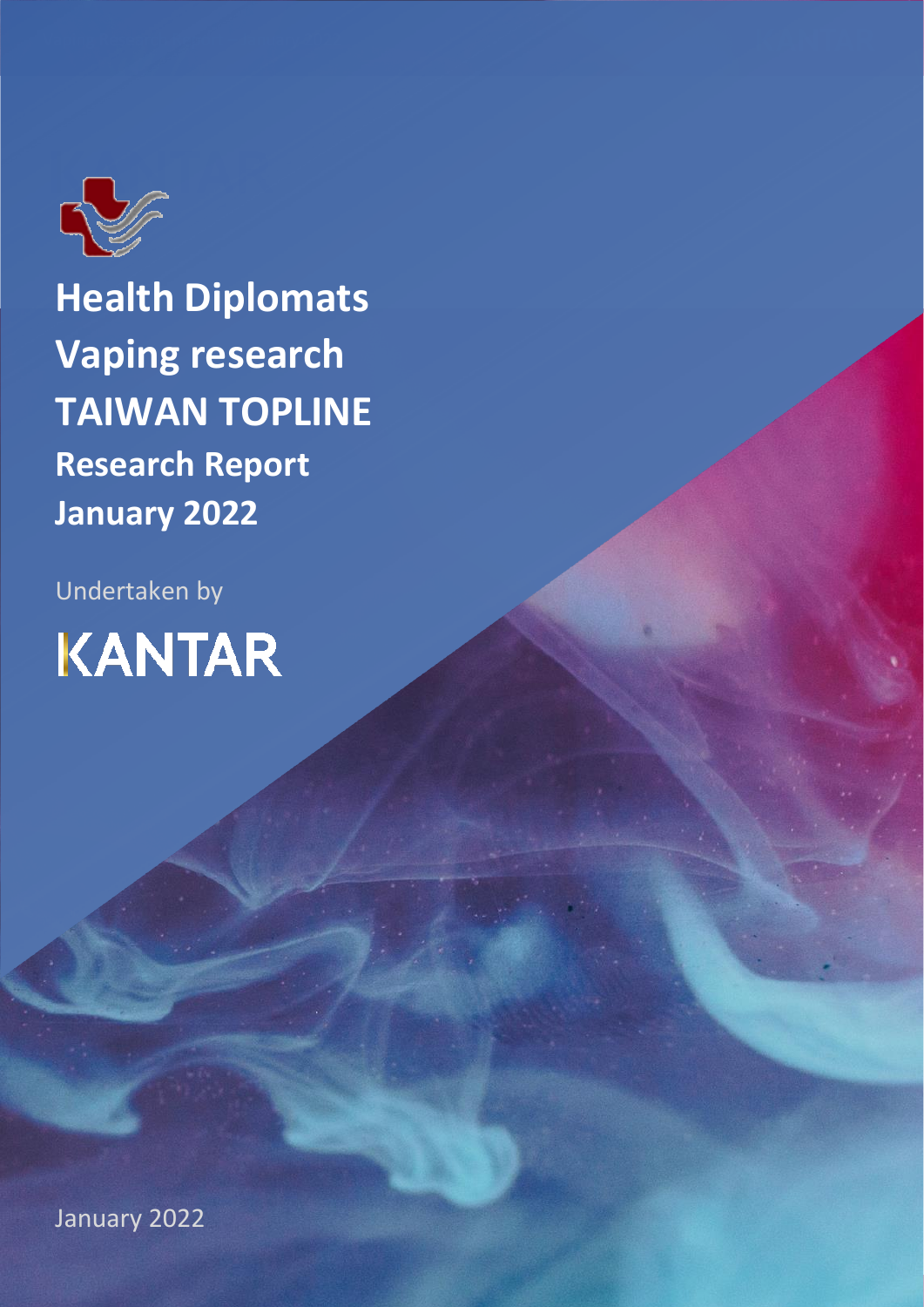### **Usage and motivations**

A large proportion use multiple products: Most specifically, those who vape or use heated tobacco products in Taiwan also smoke tobacco cigarettes. Most respondents were regular vapers (i.e. vaping weekly), while heated tobacco products are less used and oral tobacco products are only used by a minority.

The main reason for vaping or using tobacco products is to relax, while these products are also perceived as convenient to use in places where smoking is not permitted.

Vaping was used as a way to cut down on smoking by a minority and after trying to quit smoking on several occasions. However, the most common approach used in these previous attempts was without any medication or substitute.

|                                              | Vaping    | Heated tobacco<br>products | Oral tobacco<br>products |
|----------------------------------------------|-----------|----------------------------|--------------------------|
|                                              | $(n=908)$ | $(n=513)$                  | $(n=408)$                |
| To relax                                     | 34%       | 32%                        | 29%                      |
| To use in places where you can't smoke       | 31%       | 22%                        | 21%                      |
| The smell                                    | 27%       | 20%                        | 16%                      |
| To help you to cut down the amount you smoke | 25%       | 21%                        | 20%                      |
| To protect others from second-hand smoke     | 25%       | 22%                        | 20%                      |
| The taste                                    | 23%       | 19%                        | 18%                      |
| Was suggested by a friend                    | 17%       | 19%                        | 20%                      |
| For enjoyment                                | 15%       | 18%                        | 17%                      |
| Less harmful for the environment             | 13%       | 13%                        | 12%                      |
| For health reasons                           | 12%       | 16%                        | 14%                      |
| To help you to stop smoking entirely         | 12%       | 12%                        | 13%                      |
| More sociable                                | 11%       | 14%                        | 15%                      |
| To save money                                | 11%       | 7%                         | 9%                       |
| Advised by a health professional             | n/a       | 8%                         | 11%                      |

## **Use and approval by others**

Usage of cigarettes by family and peers is high while vaping and the use of heated tobacco products and oral tobacco products is more limited.

Whilst levels of approval were high for heated tobacco products and positive for oral tobacco products, there was a slightly negative perception of vaping and a very negative perception of tobacco cigarettes.

## **Perceptions of risk**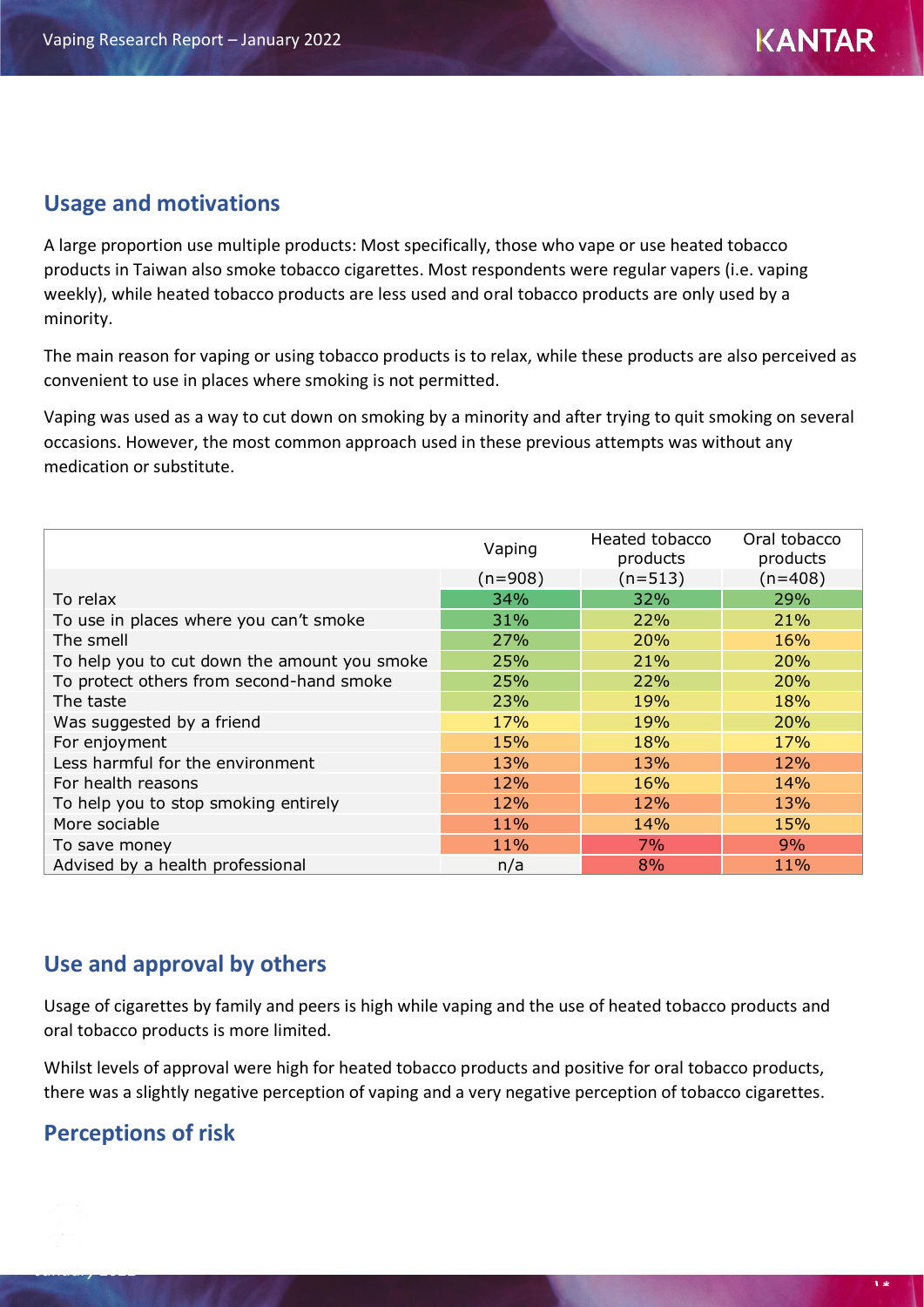While most people believe that e-cigarettes are less harmful than tobacco cigarettes, they are perceived by a third of respondents to be equally as harmful as tobacco cigarettes.

Correspondingly, a large percentage perceived a number of health risks linked to vaping – in particular respiratory issues and harmful or unknown ingredients, but there are also some concerns over addiction and heart issues.

Those interviewed were aware of vaping related issues in their country or elsewhere. There was a high level of concern that vaping units used illegal ingredients.

Heated tobacco products were seen as being a higher health risk than vaping and more harmful than tobacco cigarettes. As with vaping, respondents were concerned with respiratory issues and harmful or unknown ingredients.

Concerns over the risks of oral tobacco products were greater, with the majority considering this product more harmful or the same as tobacco cigarettes, with high levels of concerns regarding addiction, respiratory issues harmful or unknown ingredients and dental problems.

The harm from smoking cigarettes was attributed much more to the tobacco burning rather than the nicotine.



## **Regulations**

Most respondents were concerned that banning vaping would increase the black market and they would welcome a law ensuring regulations and forbidding sales to minors.

There is also strong support for regulations on alternative nicotine products (if there was evidence that making these products more available would help smokers switch from tobacco cigarettes).